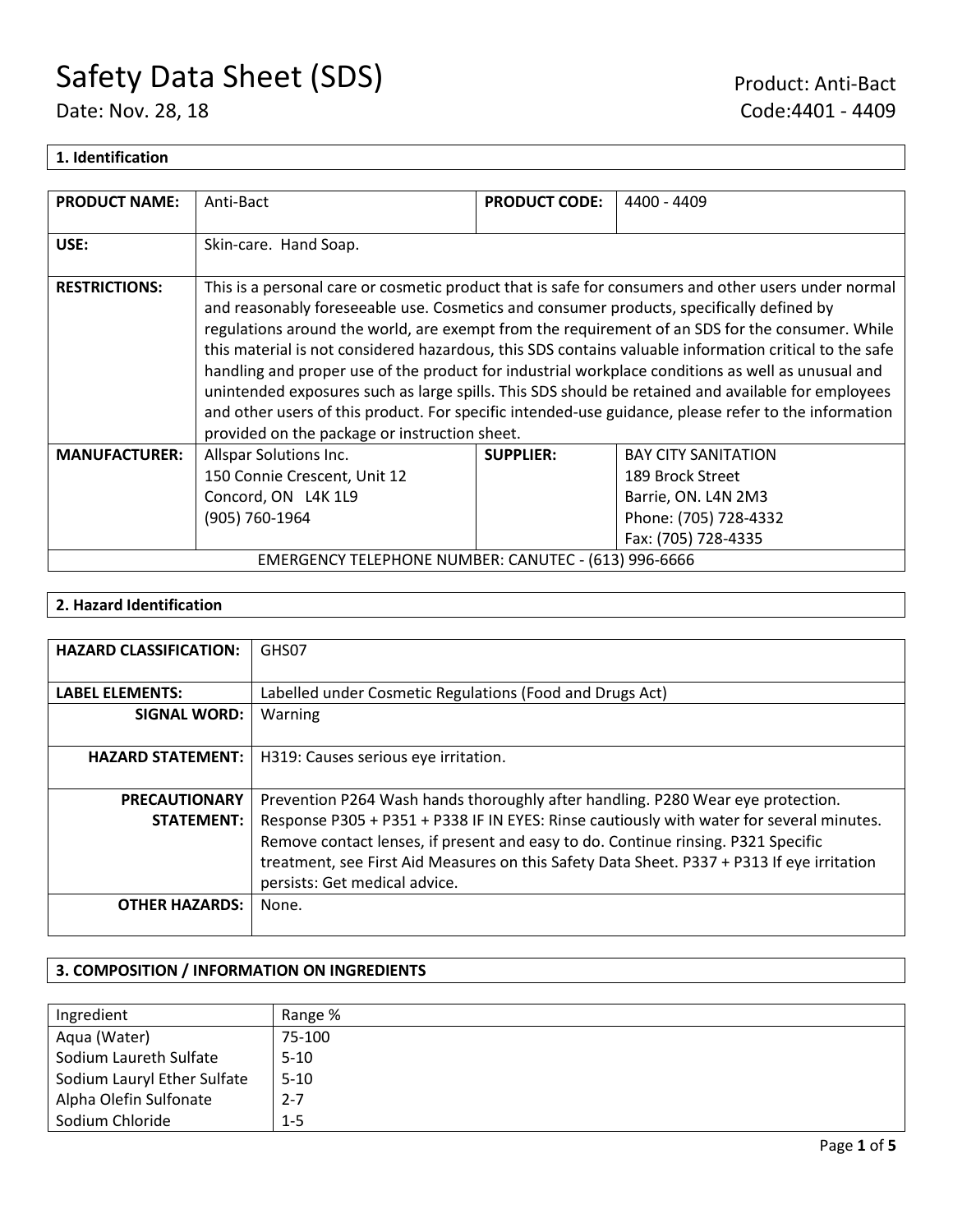| Glycerin             |  |
|----------------------|--|
| Parfum               |  |
| Citric Acid          |  |
| Yellow 5 (CI 19140). |  |
|                      |  |

There are no additional ingredients present which, within the current knowledge of the supplier and in the concentrations applicable, are classified as hazardous to health or the environment and hence require reporting in this section NOTE: Confidential business information rules can apply.

### **4. FIRST-AID MEASURES**

| <b>FIRST-AID MEASURES BY ROUTE OF EXPOSURE:</b>                                            |                                                                                                                              |  |  |
|--------------------------------------------------------------------------------------------|------------------------------------------------------------------------------------------------------------------------------|--|--|
| <b>INHALATION:</b>                                                                         | Not relevant. Unlikely route of exposure as the product does not contain volatile<br>substances.                             |  |  |
| <b>SKIN CONTACT:</b>                                                                       | Not applicable.                                                                                                              |  |  |
| <b>EYE CONTACT:</b>                                                                        | Rinse opened eye for several minutes under running water. If symptoms persist,<br>consult a doctor.                          |  |  |
| <b>INGESTION:</b>                                                                          | Rinse mouth with water. If symptoms persist consult a doctor.                                                                |  |  |
| <b>MOST IMPORTANT SYMPTOMS</b><br><b>AND EFFECTS (ACUTE OR</b><br>DELAYED):                | Get medical advice or attention if you feel unwell or are concerned.                                                         |  |  |
| <b>IMMEDIATE MEDICAL</b><br><b>ATTENTION AND SPECIAL</b><br><b>TREATMENT IF NECESSARY:</b> | Treat symptomatically. Contact poison treatment specialist immediately if large<br>quantities have been ingested or inhaled. |  |  |

### **5. FIRE-FIGHTING MEASURES**

| <b>SUITABLE EXTINGUISHING MEDIA:</b> | Not combustible. Use extinguishing agent suitable for surrounding fire. |
|--------------------------------------|-------------------------------------------------------------------------|
| UNSUITABLE EXTINGUISHING MEDIA:      | <b>NAV</b>                                                              |
| SPECIFIC HAZARDS ARISING FROM THE    | Does not burn.                                                          |
| <b>HAZARDOUS PRODUCT:</b>            | Not known to generate any hazardous decomposition products in a fire.   |
| SPECIAL PROTECTIVE EQUIPMENT AND     | No special measures required                                            |
| <b>PRECAUTIONS FOR FIREFIGHTERS:</b> |                                                                         |
| <b>ADDITIONAL INFORMATION:</b>       | This product is not flammable                                           |

### **6. ACCIDENTAL RELEASE MEASURES**

| PERSONAL PRECAUTIONS, PROTECTIVE           | No special precautions are necessary.                                     |  |
|--------------------------------------------|---------------------------------------------------------------------------|--|
| <b>EQUIPMENT AND EMERGENCY PROCEDURES:</b> |                                                                           |  |
| <b>METHODS AND MATERIALS FOR</b>           | Small spills or leaks: stop or reduce leak if safe to do so. Contain and  |  |
| <b>CONTAINMENT AND CLEANING UP:</b>        | soak up spill with absorbent that does not react                          |  |
|                                            | with spilled product. Place used absorbent into suitable, covered,        |  |
|                                            | labelled containers for disposal.                                         |  |
|                                            | Large spills or leaks: stop or reduce leak if safe to do so. Dike spilled |  |
|                                            | product to prevent runoff. Dike and recover                               |  |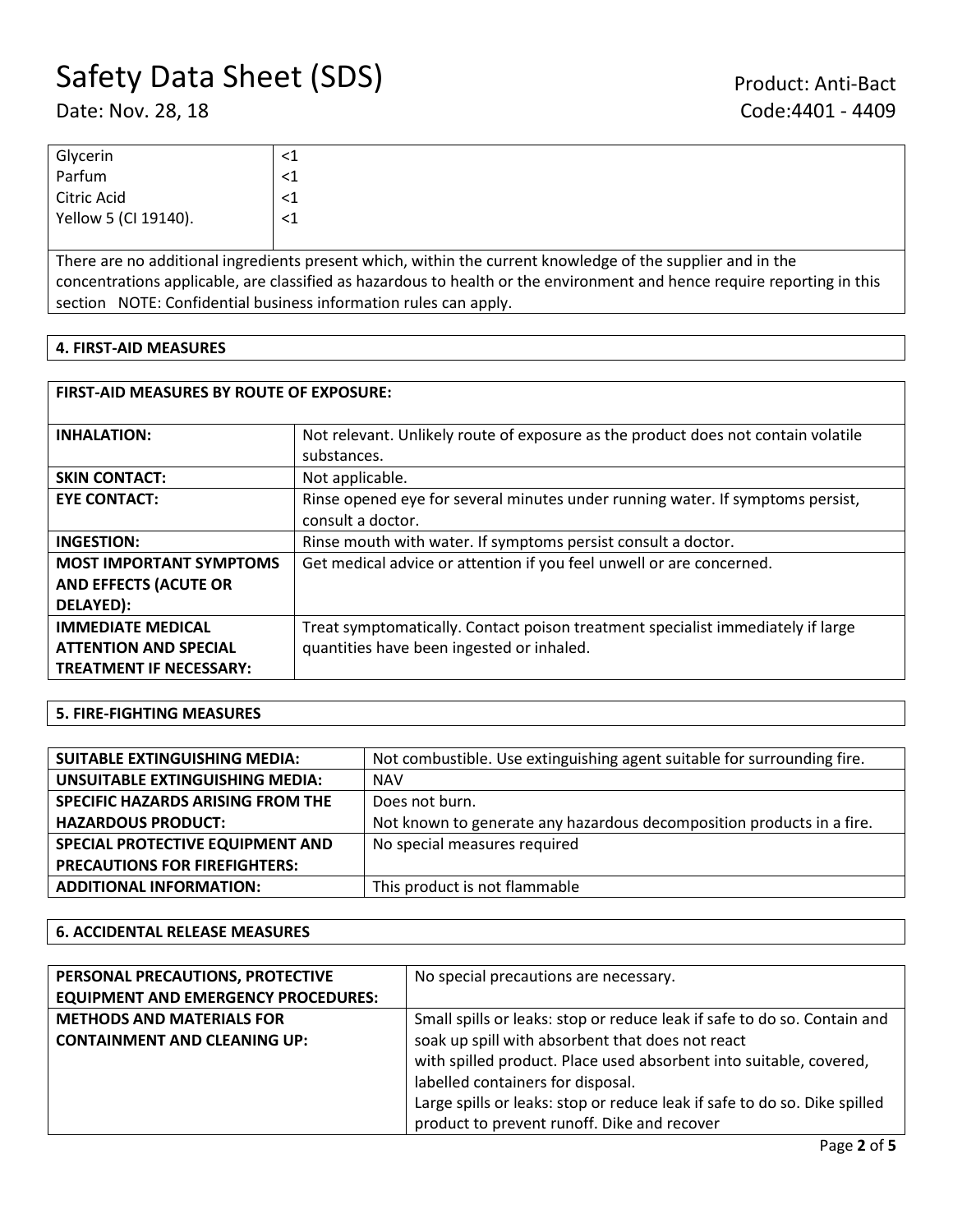| contaminated water for appropriate disposal. Contact emergency     |
|--------------------------------------------------------------------|
| services and manufacturer/supplier for advice. Note: see Section 1 |
| for emergency contact information and Section 13 for waste         |
| disposal.                                                          |
|                                                                    |

### **7. HANDLING AND STORAGE**

| <b>PRECAUTIONS FOR SAFE HANDLING:</b> | Do not get in eyes. Do not swallow. Wash hands thoroughly after handling<br>this material. |
|---------------------------------------|--------------------------------------------------------------------------------------------|
| <b>CONDITIONS FOR SAFE STORAGE</b>    | Store in an area that is: cool, ventilated. Store in the original, labelled,               |
| INCLUDING INCOMPATIBLE MATERIAL:      | shipping container.                                                                        |

### **8. EXPOSURE CONTROLS / PERSONAL PROTECTION**

**CONTROL PARAMETERS, INCLUDING OCCUPATIONAL EXPOSURE GUIDELINES OR BIOLOGICAL EXPOSURE LIMITS AND THE SOURCE OF THOSE VALUES:**

| <b>APPROPRIATE ENGINEERING</b>        | Not available. Consult local authorities for provincial exposure limits. |  |
|---------------------------------------|--------------------------------------------------------------------------|--|
| <b>CONTROLS:</b>                      |                                                                          |  |
| <b>INDIVIDUAL PROTECTION MEASURES</b> | Avoid contact with the eyes.                                             |  |
| (E.G. PERSONAL PROTECTIVE             | Breathing equipment: Not required if used as directed.                   |  |
| <b>EQUIPMENT):</b>                    | Protection of hands: Wash skin with cold to warm water.                  |  |
|                                       | Eye protection: Not required if used as directed.                        |  |
|                                       | Body protection: Not required if used as directed.                       |  |

### **9. PHYSICAL AND CHEMICAL PROPERTIES**

| <b>APPEARANCE</b>            | Clear / White Liquid | <b>PH</b>                    | $7.5$ (+/- 0.5)    |
|------------------------------|----------------------|------------------------------|--------------------|
| <b>ODOUR</b>                 | <b>Neutral Scent</b> | <b>ODOUR THRESHOLD</b>       | <b>NAV</b>         |
| <b>MELTING POINT</b>         | <b>NAV</b>           | <b>FREEZING POINT</b>        | $\sim 0^{\circ}$ C |
| <b>INITIAL BOILING POINT</b> | $\sim$ 100°C         | <b>FLASH POINT</b>           | <b>NAP</b>         |
| <b>EVAPORATION RATE</b>      | <b>NAV</b>           | <b>FLAMMABILITY</b>          | <b>NAP</b>         |
| <b>LOWER FLAMMABLE LIMIT</b> | <b>NAP</b>           | <b>UPPER FLAMMABLE LIMIT</b> | <b>NAP</b>         |
| <b>VAPOUR PRESSURE</b>       | <b>NAV</b>           | <b>VAPOUR DENSITY</b>        | <b>NAV</b>         |
| <b>RELATIVE DENSITY</b>      | 1.03                 | <b>SOLUBILITY</b>            | Complete in water  |
| <b>PARTITION COEFFICIENT</b> | <b>NAV</b>           | <b>AUTO-IGNITION</b>         | <b>NAP</b>         |
|                              |                      | <b>TEMPERATURE</b>           |                    |
| <b>DECOMPOSITION</b>         | <b>NAV</b>           | <b>VISCOSITY</b>             | 3,500 to 5,000 cps |
| <b>TEMPERATURE</b>           |                      |                              |                    |

### **10. STABILITY AND REACTIVITY**

**REACTIVITY:** Not reactive.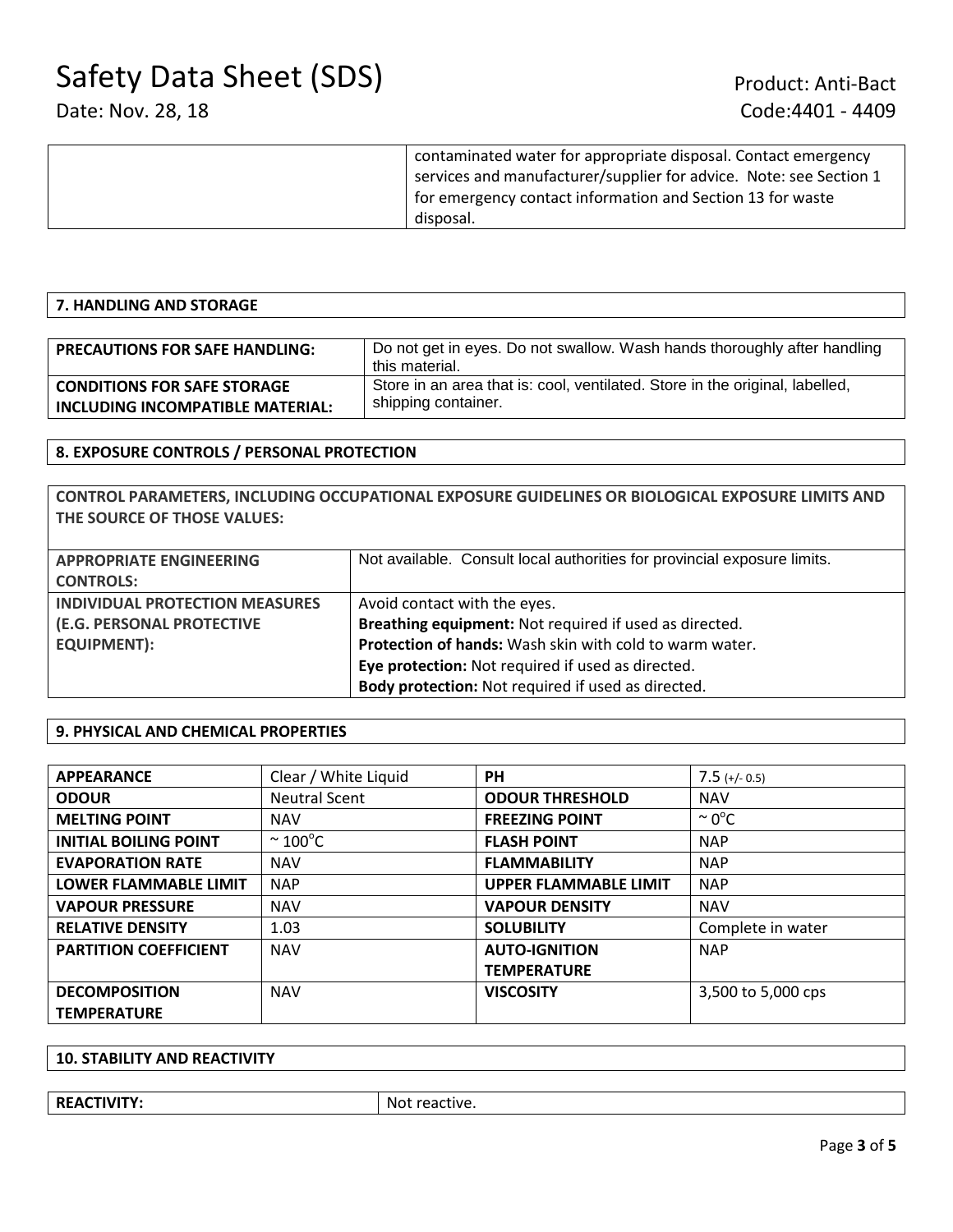| <b>CHEMICAL STABILITY:</b>                 | The product is stable.                                                   |
|--------------------------------------------|--------------------------------------------------------------------------|
| <b>POSSIBILITY OF HAZARDOUS REACTIONS:</b> | Under normal conditions of storage and use, hazardous reactions will not |
|                                            | occur.                                                                   |
| <b>CONDITIONS TO AVOID:</b>                | No specific data.                                                        |
| <b>INCOMPATIBLE MATERIALS:</b>             | Reactive or incompatible with oxidizers                                  |
| <b>HAZARDOUS DECOMPOSITION PRODUCTS:</b>   | Under normal conditions of storage and use, hazardous decomposition      |
|                                            | products should not be produced.                                         |

### **11. TOXICOLOGICAL INFORMATION**

| <b>ROUTES OF ENTRY:</b>                                                                    | Not applicable.                                            |  |  |
|--------------------------------------------------------------------------------------------|------------------------------------------------------------|--|--|
| Component<br><b>NAV</b>                                                                    | Value                                                      |  |  |
| SYMPTOMS RELATED TO THE PHYSICAL, CHEMICAL AND TOXICOLOGICAL CHARACTERISTICS:              |                                                            |  |  |
| IF ON THE SKIN:                                                                            | Skin irritation should not occur when used as recommended. |  |  |
| IF ON THE EYE:                                                                             | Human experience shows mild irritation.                    |  |  |
| <b>AFTER INGESTION:</b>                                                                    | May include stomach pains                                  |  |  |
| <b>SENSITIZATION:</b>                                                                      | No sensitizing effects known                               |  |  |
| DELAYED AND IMMEDIATE EFFECTS, AND CHRONIC EFFECTS FROM SHORT-TERM AND LONG-TERM EXPOSURE: |                                                            |  |  |
| None known at this time.                                                                   |                                                            |  |  |
| <b>ADDITIONAL TOXICOLOGICAL INFORMATION: Irritant</b>                                      |                                                            |  |  |
| <b>CARCINOGENIC CATEGORIES:</b> None of the ingredients are listed                         |                                                            |  |  |
| General: No known significant effects or critical hazards.                                 |                                                            |  |  |
| Carcinogenicity: No known significant effects or critical hazards.                         |                                                            |  |  |
| Mutagenicity: No known significant effects or critical hazards.                            |                                                            |  |  |
| Teratogenicity: No known significant effects or critical hazards.                          |                                                            |  |  |
| Developmental effects: No known significant effects or critical hazards.                   |                                                            |  |  |
| Fertility effects : No known significant effects or critical hazards.                      |                                                            |  |  |
|                                                                                            |                                                            |  |  |

### **12. ECOLOGICAL INFORMATION**

| <b>ECOTOXICITY</b>                   | No further information available                  |
|--------------------------------------|---------------------------------------------------|
| <b>PERSISTENCE AND DEGRADABILITY</b> | Not available.                                    |
| <b>BIOACCUMULATIVE POTENTIAL</b>     | Not available.                                    |
| <b>MOBILITY IN SOIL</b>              | No further relevant information available.        |
| <b>OTHER ADVERSE EFFECTS</b>         | No known significant effects or critical hazards. |

### **13. DISPOSAL CONSIDERATIONS**

### **Waste treatment methods:**

**Recommendation:** The generation of waste should be avoided or minimized wherever possible. Disposal of this product, solutions and any by-products should at all times comply with the requirements of environmental protection and waste disposal legislation and any regional local authority requirements. Dispose of surplus and non-recyclable products via a